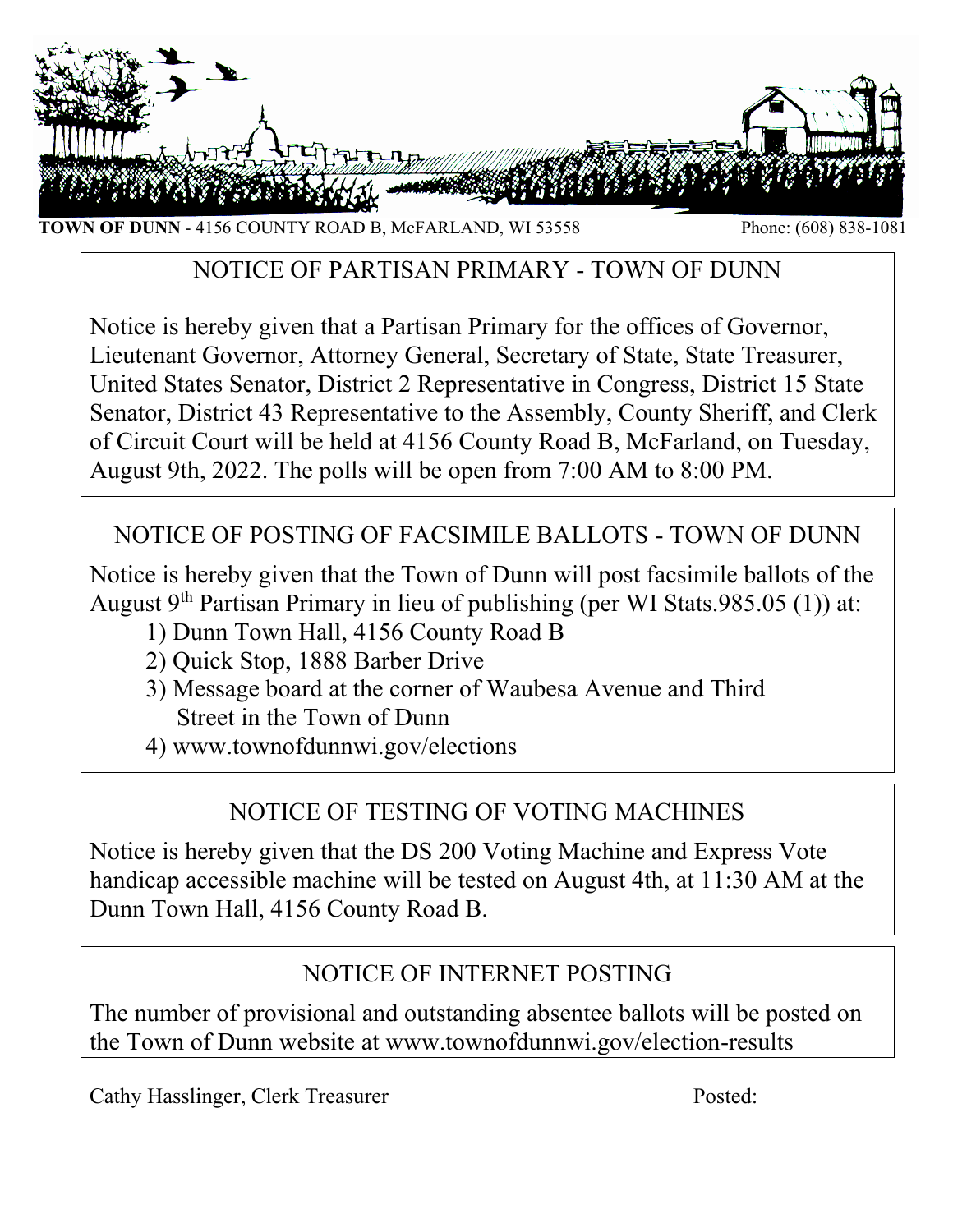#### TYPE E NOTICE

#### **VOTING BY ABSENTEE BALLOT**

Any qualified elector who is unable or unwilling to appear at the polling place on Election Day may request to vote an absentee ballot. A qualified elector is any U.S. citizen, who will be 18 years of age or older on Election Day, who has resided in the ward or municipality where he or she wishes to vote for at least 28 consecutive days before the election. The elector must also be registered to receive an absentee ballot. Proof of identification with photo must be provided before an absentee ballot may be issued, unless exempt.

#### **You must make a request for an absentee ballot in writing.**

Contact your municipal clerk and request that an application for an absentee ballot be sent to you for the primary or election or both. You may also submit a written request in the form of a letter. Your written request must list your voting address within the municipality where you wish to vote, the address where the absentee ballot should be sent, if different, and your signature. You may make application for an absentee ballot online or by mail, email or in person.

**Making application to receive an absentee ballot by mail.** The deadline for making application to receive an absentee ballot by mail is 5 pm on the fifth day before the election: Thursday, August  $4<sup>th</sup>$ , 2022.

**Note**: Special absentee voting application provisions apply to electors who are indefinitely confined to home or a care facility, in the military, hospitalized, or serving as a sequestered juror. If this applies to you, contact the municipal clerk regarding deadlines for requesting and submitting an absentee ballot.

### **Voting an absentee ballot in person**

You may also request and vote an absentee ballot in the clerk's office during the days and hours specified below for casting an absentee ballot in person.

## **Town of Dunn Municipal Clerk Contact Information:**

Cathy Hasslinger 4156 County Road B, McFarland WI 53558 Phone: (608) 838-1081, Extension 208 Email: CHasslinger@town.dunn.wi.us

## **Hours for Absentee Voting at the Town Hall:**

Tuesday, July 26th - Friday, July 29<sup>th</sup>: 12PM to 4PM Monday, August 1<sup>st</sup> - Friday, August 5<sup>th</sup>: 12PM to 4PM By Appointment Only: Friday, August 5<sup>th</sup>: 4PM to 5PM

The first day to vote an absentee ballot in the clerk's office is Tuesday, July 26th, 2022 The last day to vote an absentee ballot in the clerk's office is Friday, August 5th No in-person absentee voting may occur on the day before the election: Monday, August  $8<sup>th</sup>$ , 2022

### MILITARY ELECTORS SHOULD CONTACT THE MUNICIPAL CLERK REGARDING THE DEADLINES FOR REQUESTING OR SUBMITTING AN ABSENTEE BALLOT.

The municipal clerk will deliver voted ballots returned on or before Election Day to the polling place before the polls close at 8:00PM on Tuesday, August 9<sup>th</sup>, 2022. Any ballots received after the polls close will not be counted.